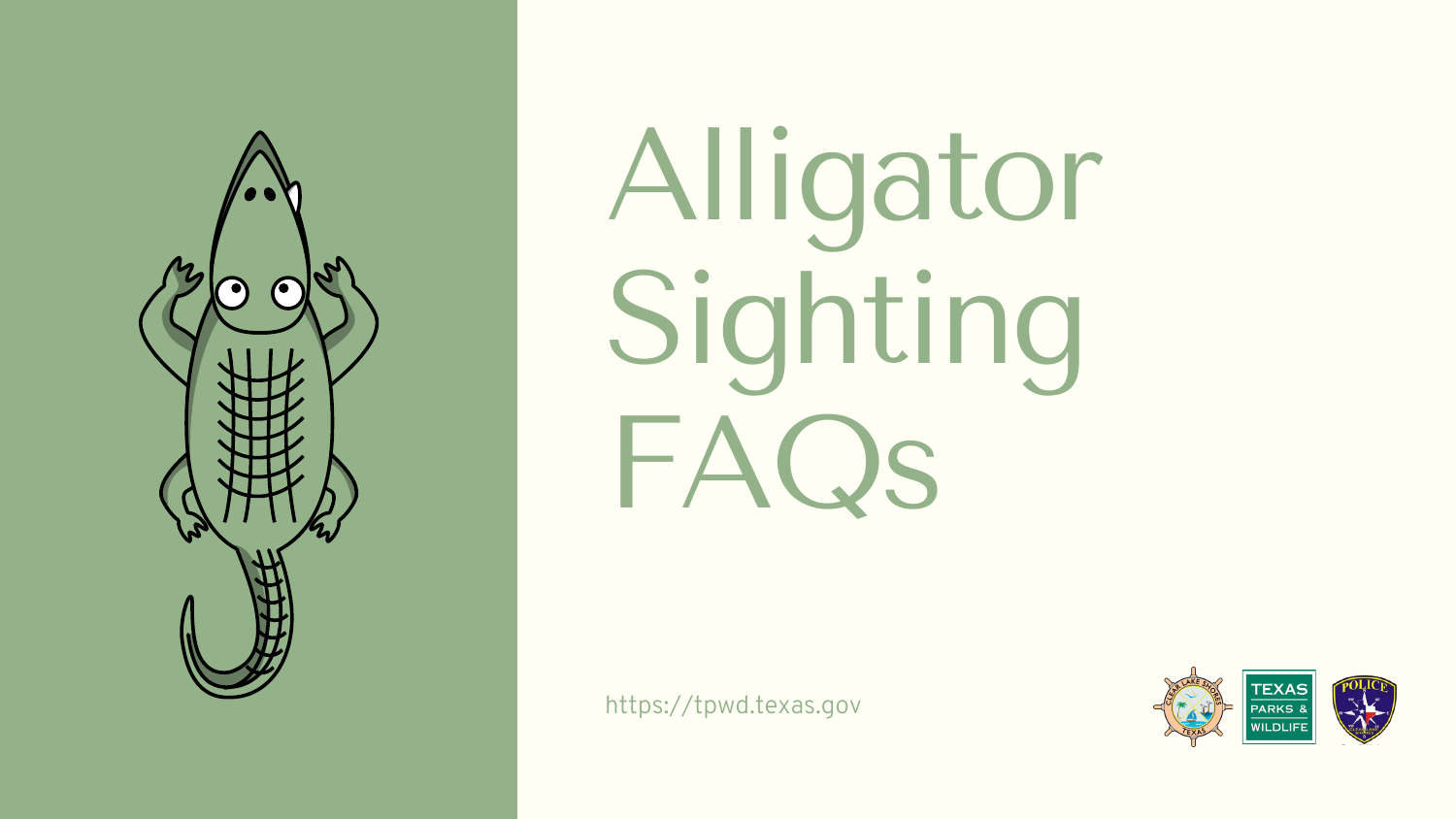Legal protection, enhanced habitat conditions, and new water impoundment projects have resulted in a rapid repopulation of Texas by alligators during the past 20 years. Additionally, an ever-expanding human population continues to encroach upon the alligator's domain. These factors contribute to increased encounters between alligators and people.



#### Why are we noticing an increase in alligator sightings?

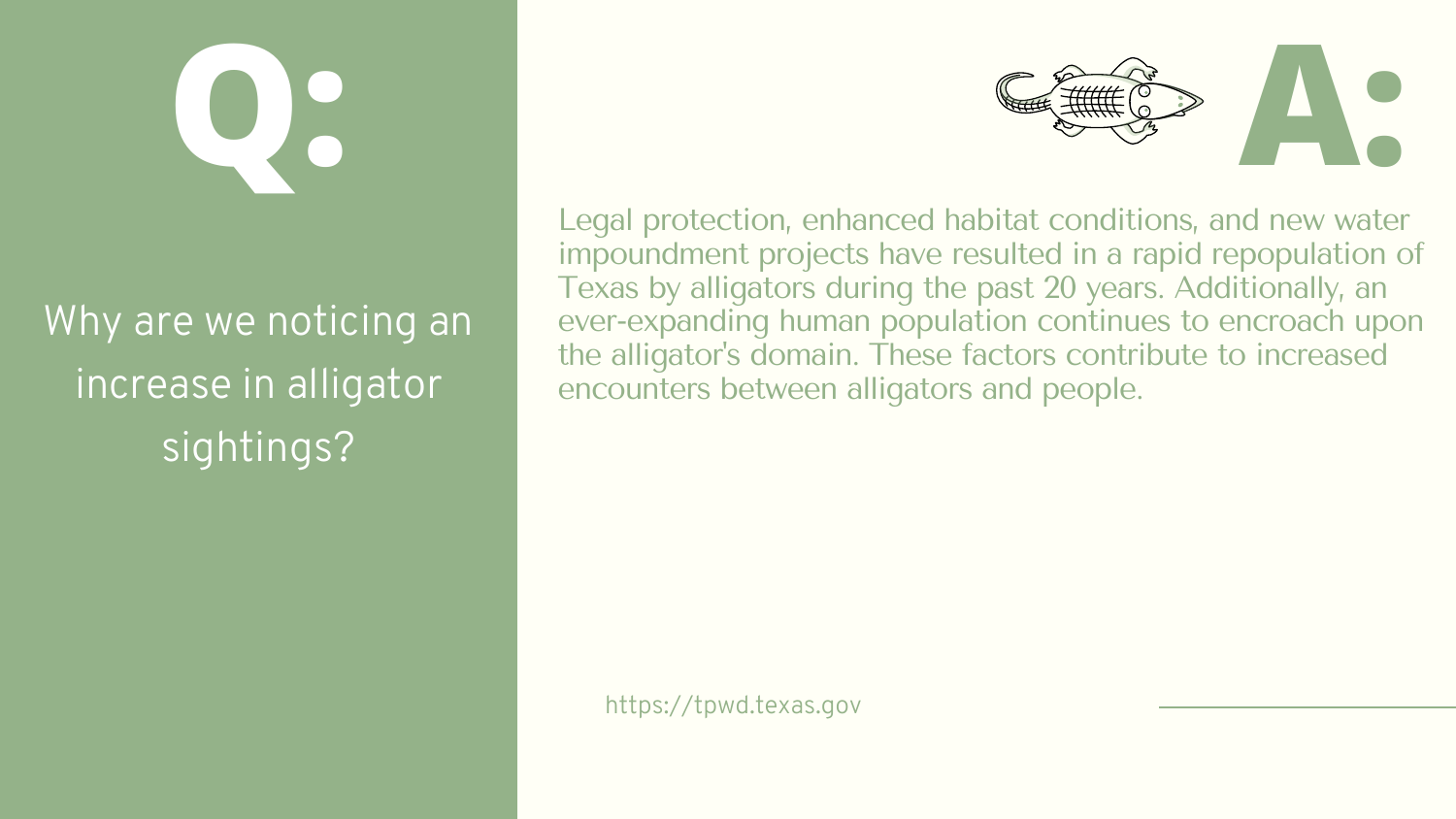Most Texans in "gator country " will live in close proximity to these native reptiles with no confrontations. However, there are occasions when certain alligators become "a nuisance" and must be handled by the proper authorities. The current legal definition of a nuisance gator is "an alligator that is depredating [killing livestock or pets] or a threat to human health or safety " under definitions laid out in the Texas Administrative Code (Title 31, Part 2, Chapter 65, Section 65.352).



#### When does an alligator become a nuisance?

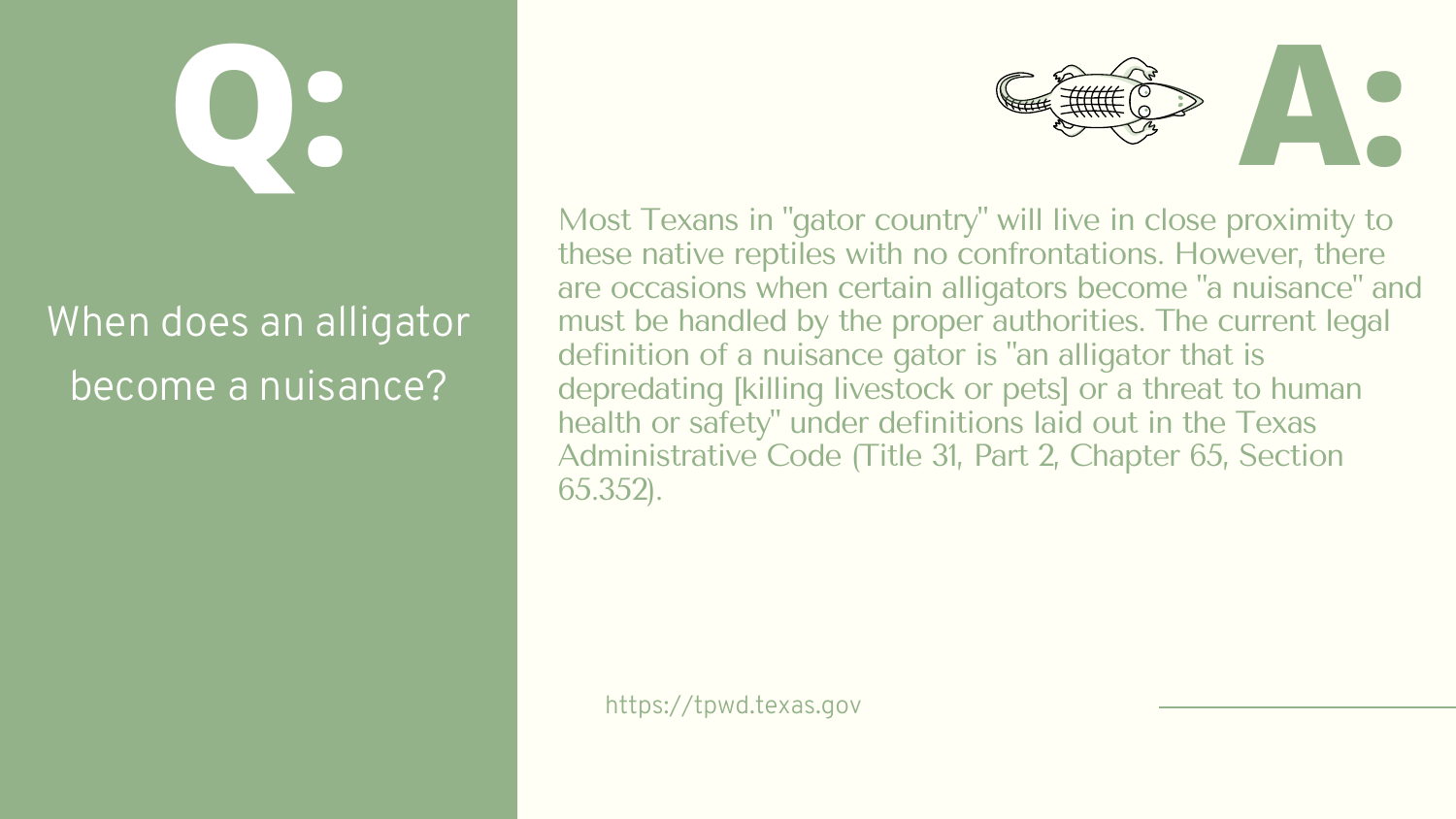Relocation is not always a viable option, as by nature these animals are territorial. Relocating problem animals to other areas often creates greater problems. What is needed is a better-educated populace more able to recognize the few nuisance alligators and to coexist safely with the majority of alligators that are not nuisances. The following information should help you determine if the observed alligator may pose a threat to you or your property.



#### Should we relocate the alligator?

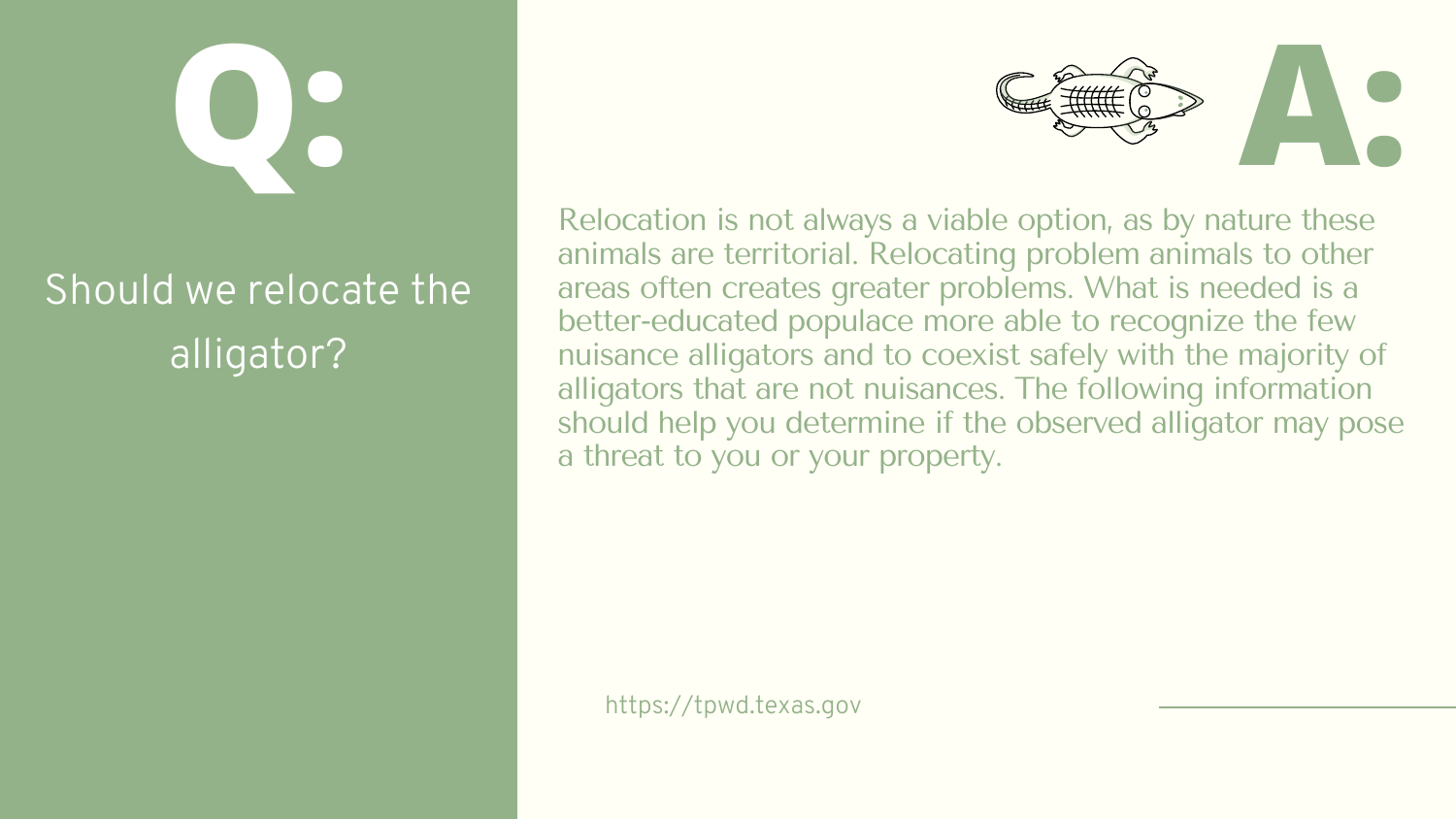If the alligator is not approaching people or otherwise posing an obvious threat, wait a few days if possible - even up to a week - before contacting TPWD. In spring and summer, alligators are moving to breed and find new habitat. Most of the alligators moving around are smaller ones that have been pushed out of their normal habitat by larger alligators. Usually, these smaller alligators will move further on in a week or two.

#### What should I do if I see an alligator?



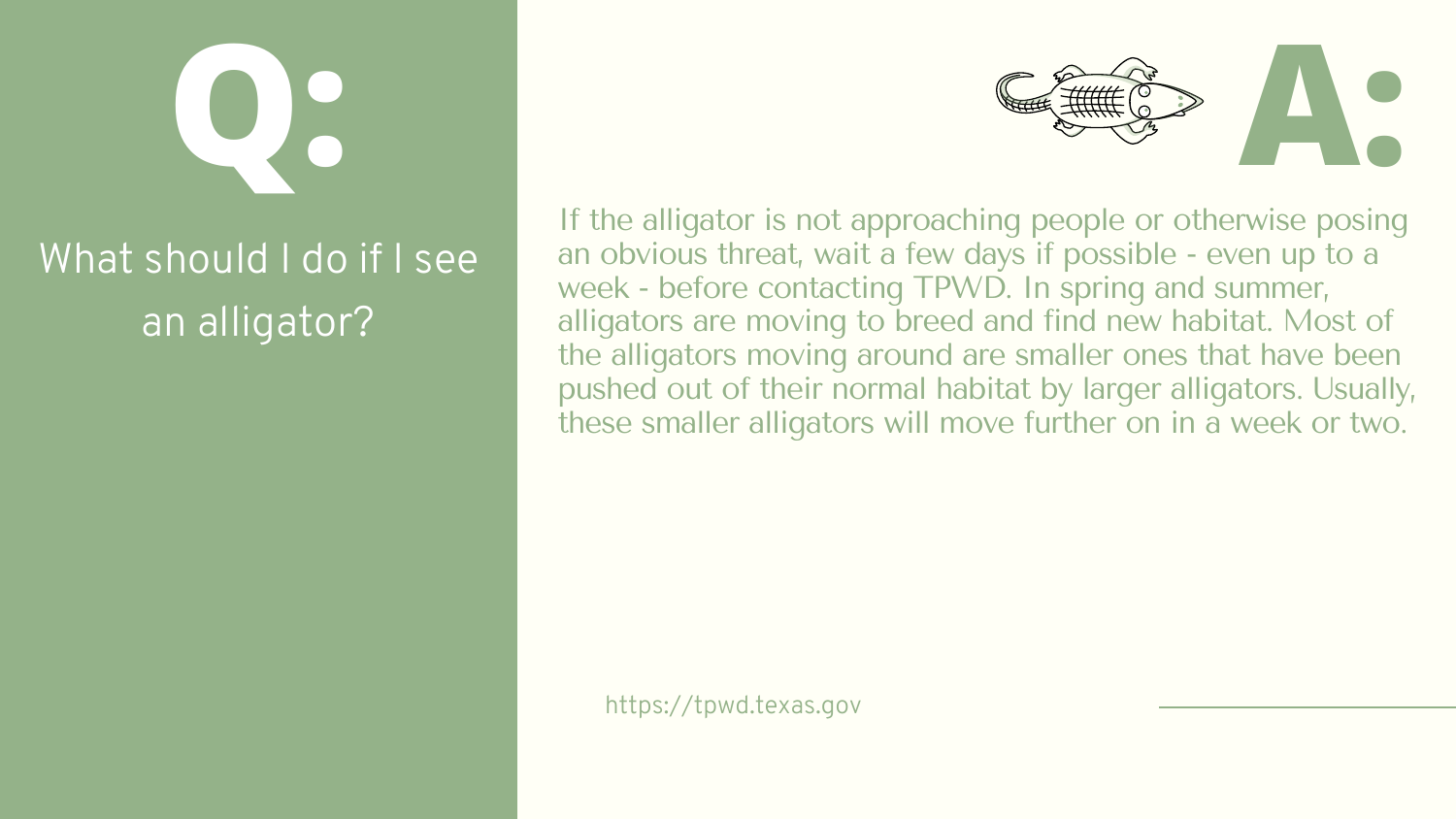If you hear an alligator hiss, it's a warning that you are too close. Alligators have a natural fear of humans, and usually begin a quick retreat when approached by people. If you have a close encounter with an alligator a few yards away, back away slowly. It is extremely rare for wild alligators to chase people, but they can run up to 35 miles per hour for short distances on land. Never make the mistake of thinking that an alligator is slow and lethargic. Alligators are extremely quick and agile and will defend themselves when cornered. A female protecting her nest might charge a person who gets close to the nest, but she would quickly return to the nest after the intruder left.



### What should I do if I have a close encounter with an alligator?

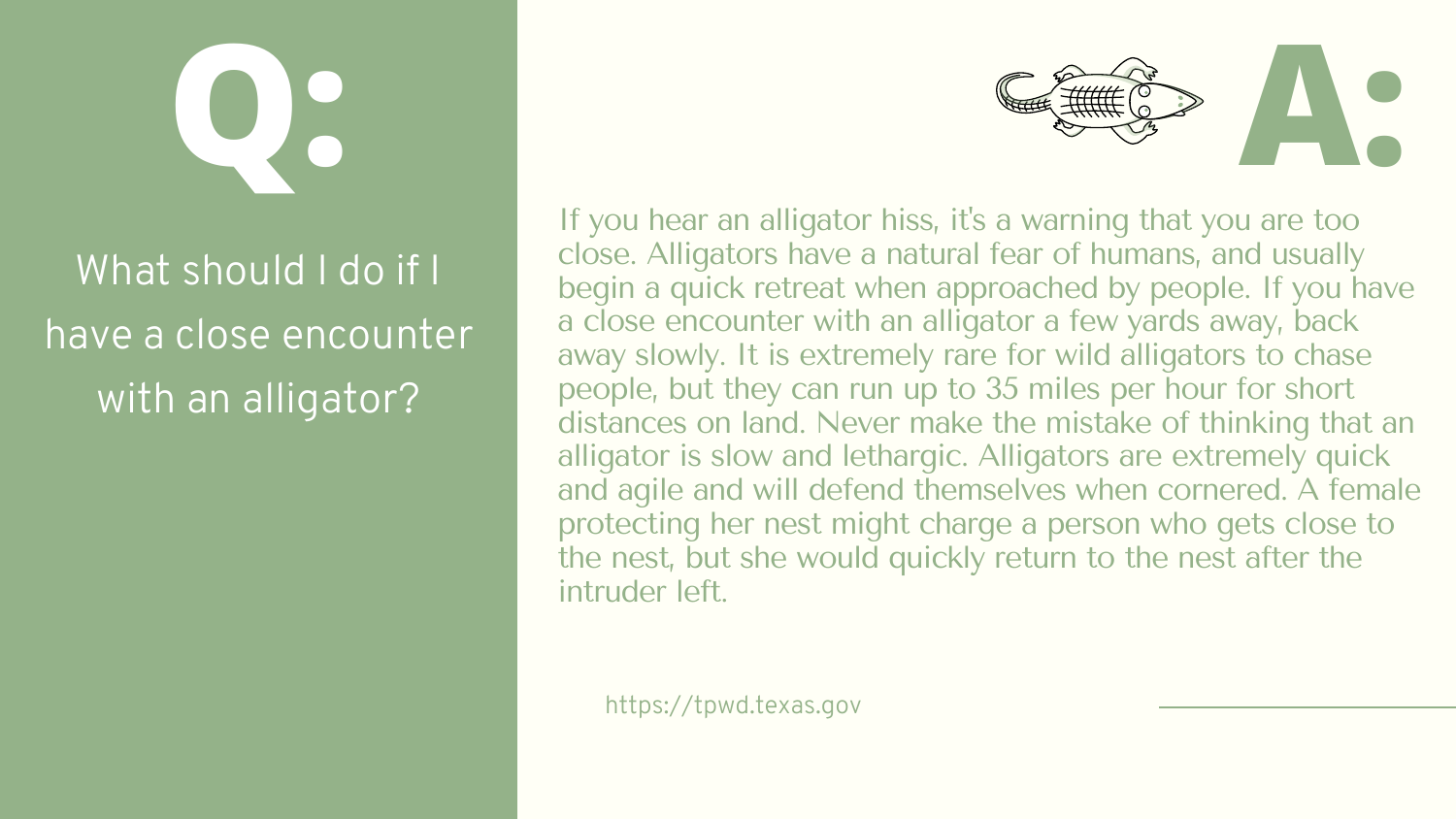It is not uncommon for alligators to bask along the banks of a pond or stream for extended periods of time. These alligators are usually warming their bodies; they are not actively hunting. Often times a basking alligator may be seen with its mouth open; this is a way to cool its body temperature down, since alligators do not pant or sweat. An approaching human should cause these alligators to retreat into the water. However, an alligator may be considered a nuisance if it leaves the banks of the water body to spend time near homes, livestock pens, or other structures.



### How do I know if the alligator is actively hunting?

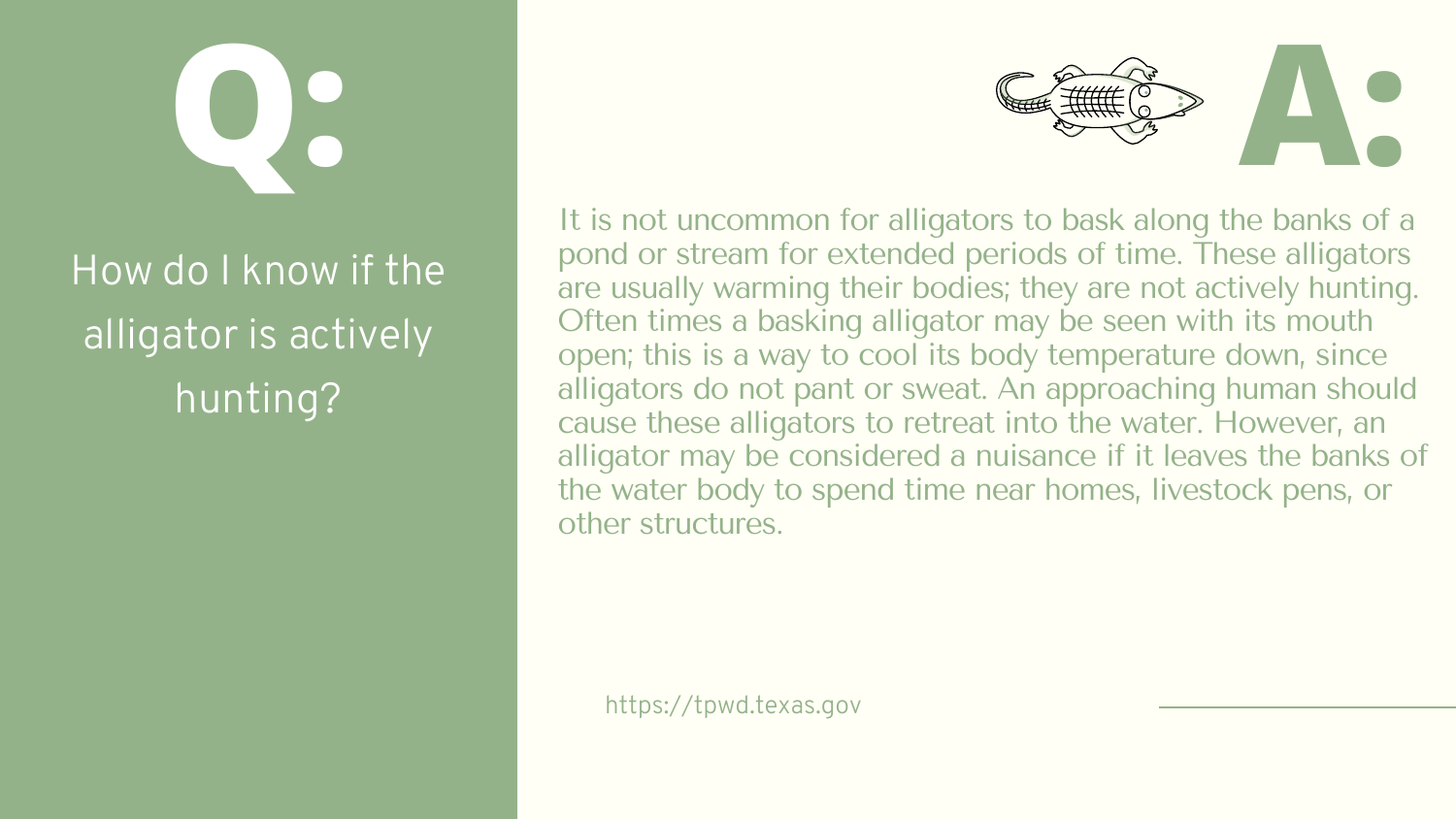If you walk near the water and an alligator comes straight toward you, especially if it comes out of the water, it is definitely a nuisance alligator that needs to be reported to TPWD. In many cases, these are alligators that have been fed by people or have been allowed to get human food. If you see a nuisance alligator, consider why it is there. Did someone clean fish and throw the heads into a pond or river? If so, they created a potential alligator problem and could be breaking state regulations. Since October 1, 2003, it has been a Class C misdemeanor punishable by a fine of up to \$500 for anyone caught feeding an alligator.

### What should I do if an alligator comes straight towards me?



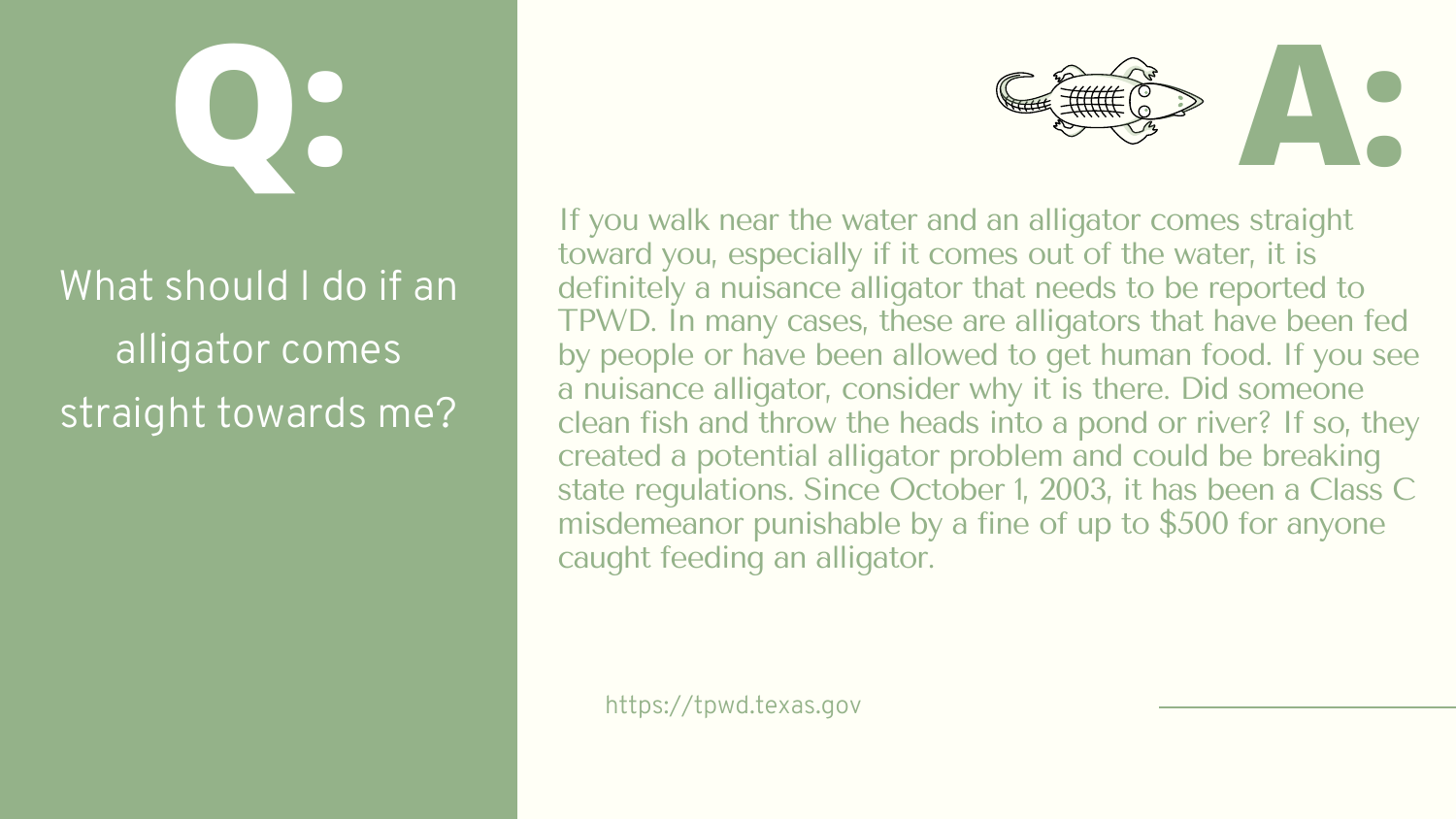If you see an alligator while walking a pet make sure that your pet is on a leash and under your control. Your pet will naturally be curious, and the alligator may see an easy food source. Alligators have a keen sense of smell. In areas near alligator sightings it is wise to keep pets inside a fenced area or in the house for a few days, during which the alligator will often move on.



#### How do I protect my pets?

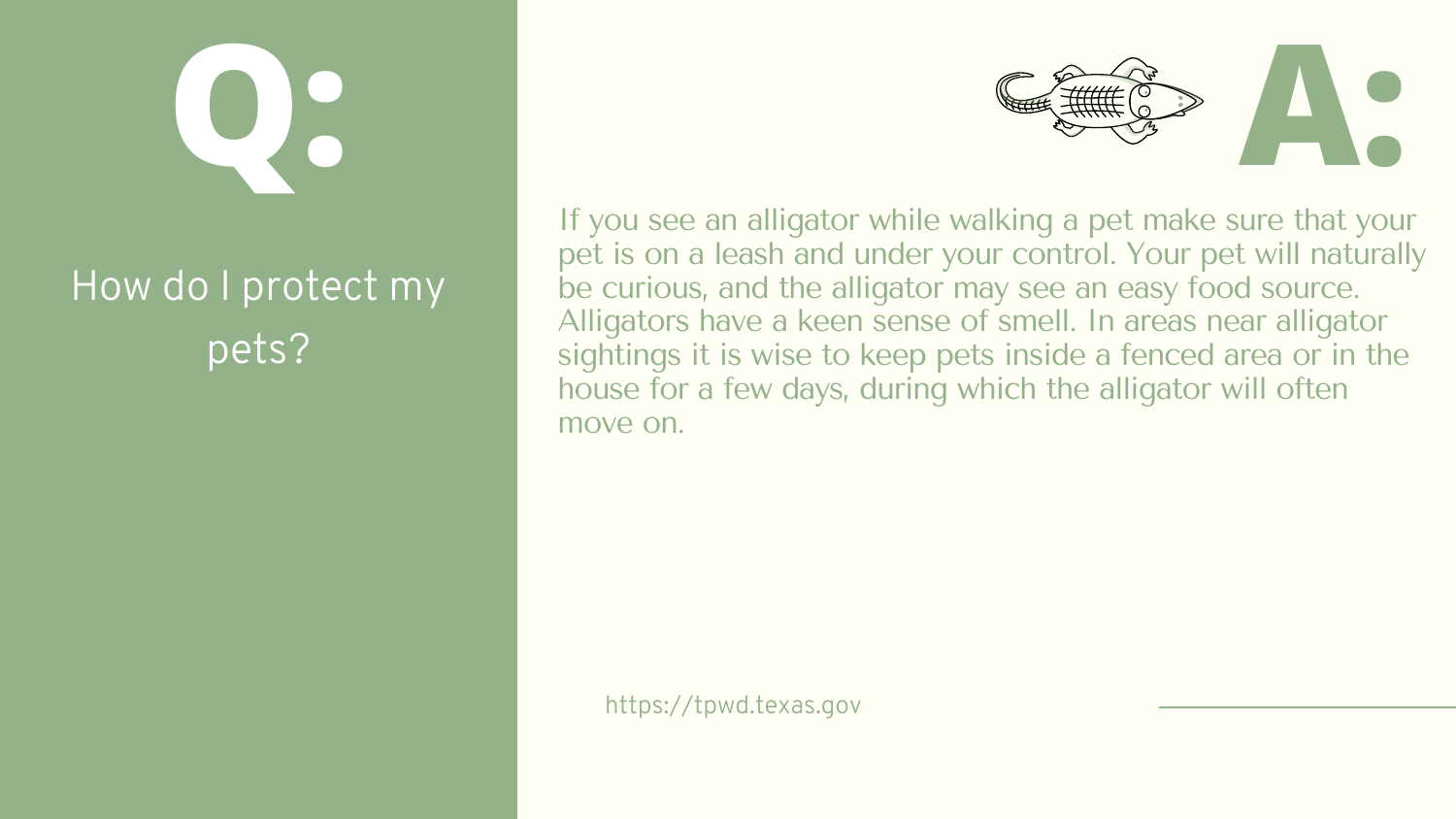### What should I do if I see an alligator on the roadway?

alligator can be handled safely.





## DO NOT attempt to move it! Notify local authorities so the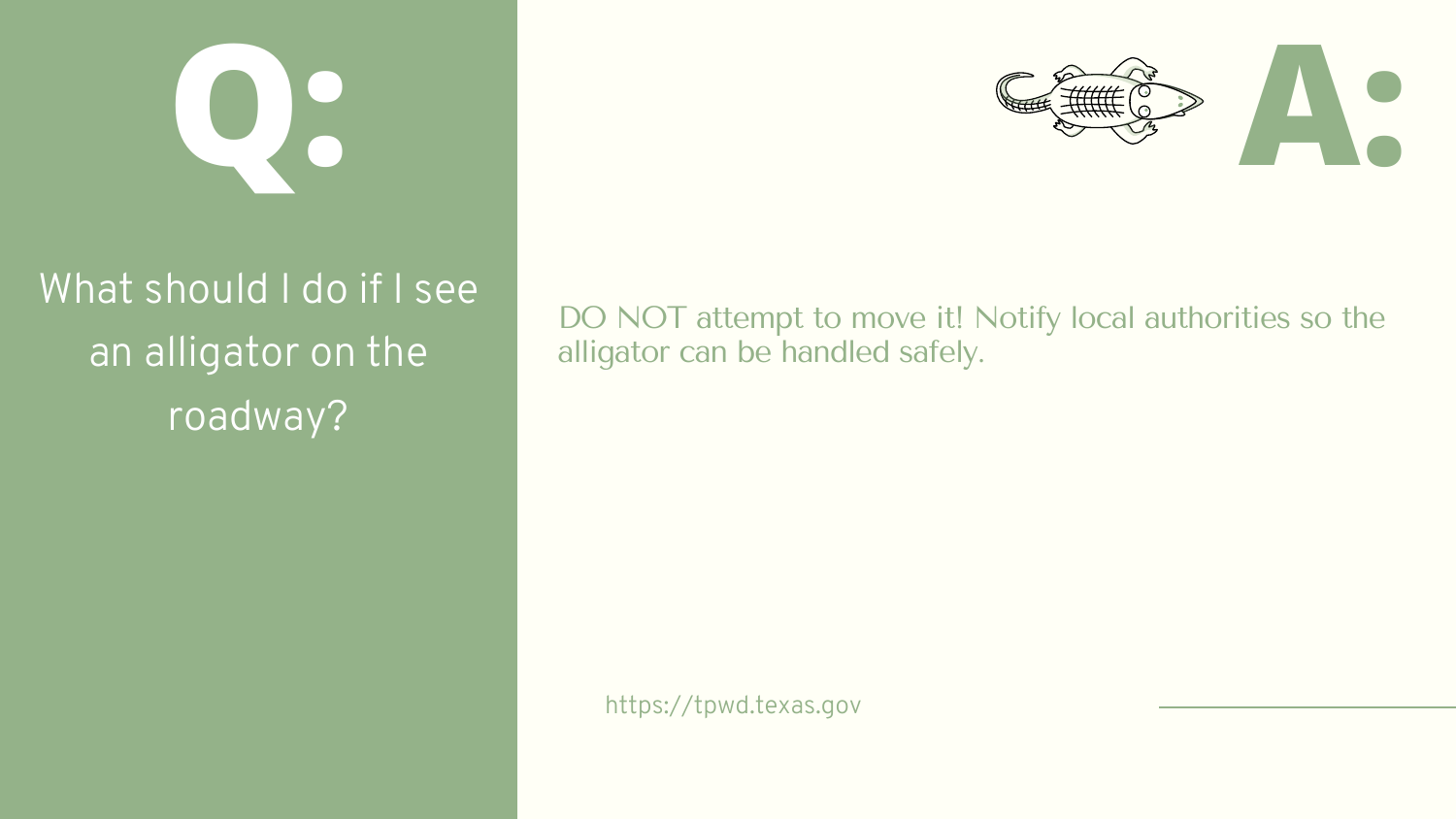DON'T kill, harass, molest or attempt to move alligators. State law prohibits such actions, and the potential for being bitten or injured by a

• DON'T allow small children to play by themselves in or around water. • DON'T swim at night or during dusk or dawn when alligators most

• DON'T feed or entice alligators. Alligators overcome their natural shyness and become accustomed or attracted to humans when fed. It is now a Class C misdemeanor, punishable by a fine of up to \$500, to intentionally

• DON'T throw fish scraps into the water or leave them on shore. Although you are not intentionally feeding alligators, the end result can be the

• DON'T remove any alligators from their natural habitat or accept one as a pet. It is a violation of state law to do so. Alligators do not become tame in captivity and handling even small ones may result in bites. In particular, never go near baby alligators or pick them up. They may seem cute and harmless, but mama alligator will be nearby, and will protect her clutch for

- provoked alligator is high.
- 
- actively feed.
- feed an alligator.
- same.
- at least two years.

## **DOs & DON'Ts FOR LIVING WITH ALLIGATORS**



# **DON'Ts:**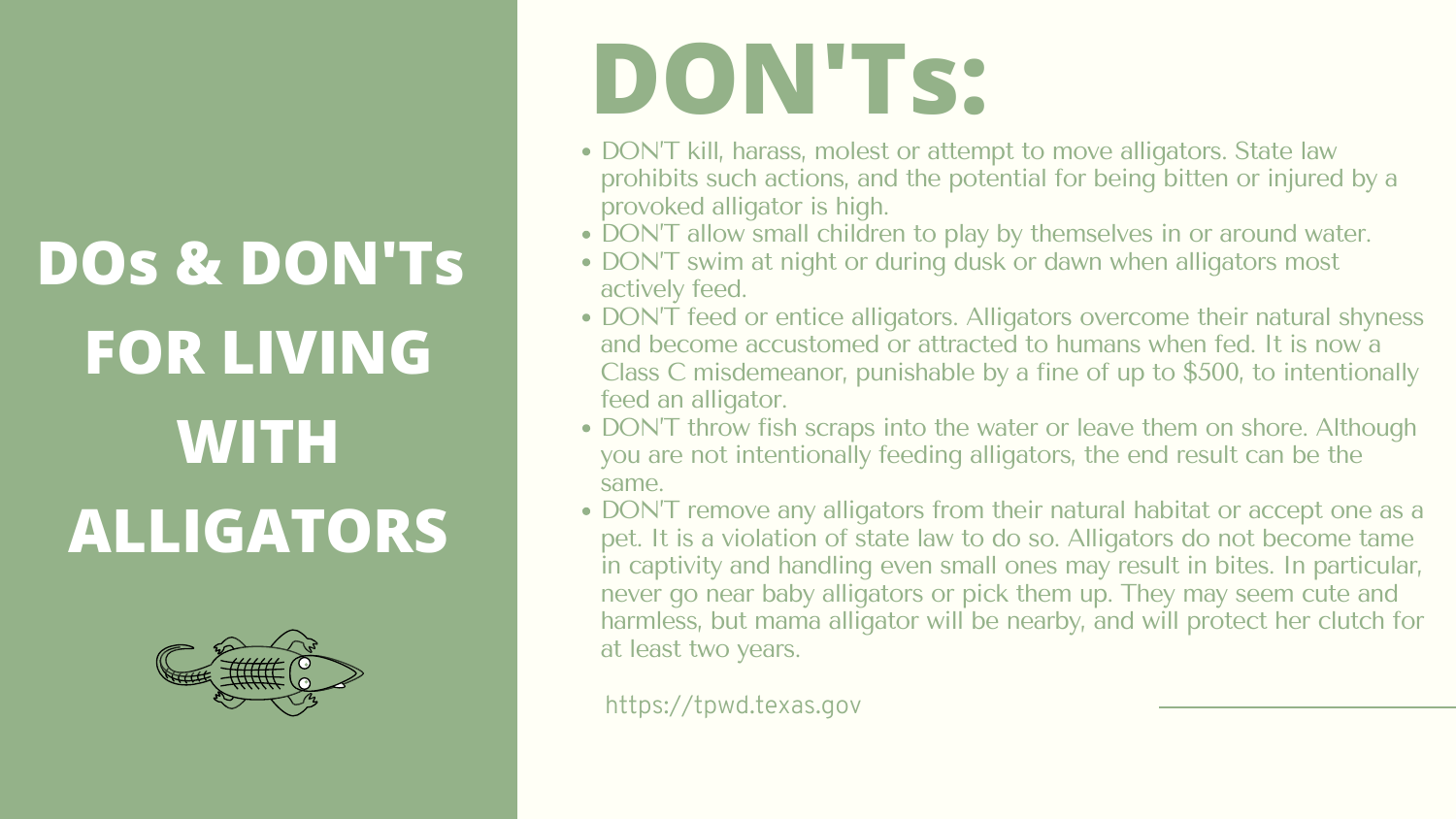#### • Do call your TPWD regional office if you encounter a nuisance gator that has lost its fear of people. • Do closely supervise children when playing in or around

- 
- water.
- Do use ordinary common care. Swim only during daylight hours.
- Do inform others that feeding alligators creates problems for others who want to use the water for recreational purposes.
- Do dispose of fish scraps in garbage cans at most boat ramps or fish camps.
- Do enjoy viewing and photographing wild alligators from a safe distance of at least 30 feet or more. Remember that they 're an important part of Texas's natural history, as well as an integral component of many wetland ecosystems.

## **DOs & DON'Ts FOR LIVING WITH ALLIGATORS**



## **DOs:**